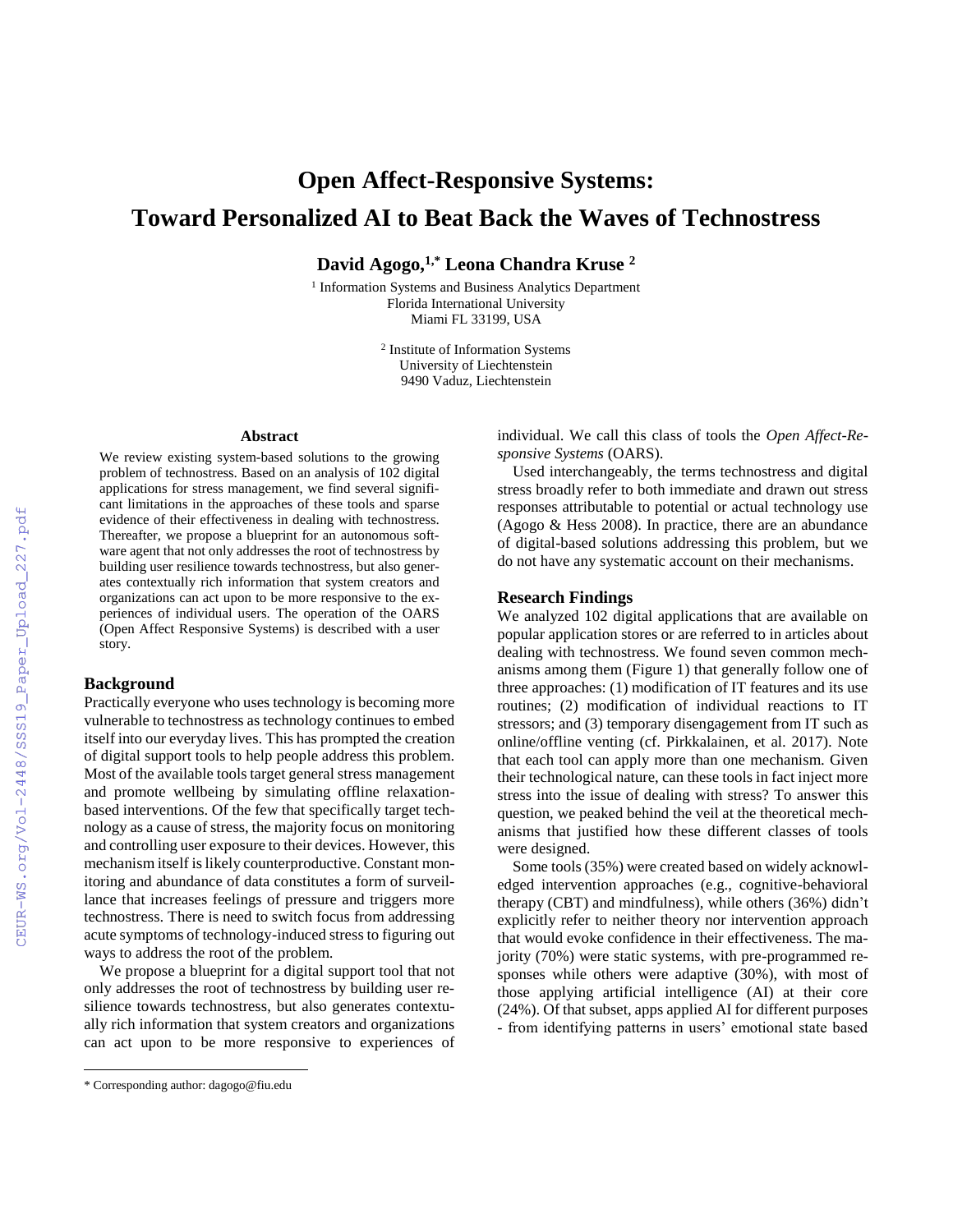

Figure 1: Mechanisms to Mitigate Technology-related Stress in Commercial Digital Applications

on their interaction with their mobile device to acting as a virtual counsellor and conversational agent.

Unfortunately, using AI as a constant monitor and interpreter of behavior can lead to increased contact with technology that may in turn trigger negative affective responses. At the same time, scholars (e.g., Weizenbaum 1976) have warned that users may build strong attachment and dependency to their AI counsellor. This is despite how far off AI tools still are from being truly conversational and assistive for health purposes (Strickland, 2018). We believe the potential for the use of AI in helping users to deal with technostress is still nascent. Before this can be achieved, there is need to think systematically about the architecture of a system in which AI plays a theoretically supportable role in warding off the waves of technostress.

#### **Architecture of an Open Affect Responsive System**

OARS are a class of autonomous software agents are designed to drive improvements on the individual user level, system level as well as the organizational level. OARS have a four-stage system architecture (identify, formulate, evaluate and learn) that is iterative and employs AI to learn adaptively. These four stages occur across five subsystems which are independent modules that can be developed separately and in parallel to deliver a fully functional OARS (see Figure 1). Where possible, OARS integrate user feedback (collected as asynchronous pull data, instead of the synchronous push of constant monitoring – although that form of input may be possible as well). Such nudge-based user feedback can be used as labelled training data for constant learning and improvement of the OARS, as well as the development of user phenotypes which can make a personal AI possible. The architecture of OARS supports the application of multiple theoretically supported resilience-building mechanisms to make users less vulnerable to technostress. Based on contemporary stress management literature, we discern three promising mechanisms for delivery via OARS: active stress management (CBT), mindful monitoring (Acceptance and Commitment Therapy (ACT)), and hormesis. Let us

here focus on hormesis to instantiate OARS and demonstrate its use.

Hormesis is the principle underlying Stress Inoculation Therapy (SIT). It describes a biological phenomenon where exposure to low doses of a toxic substance can actually have a beneficial effect, although exposure to those same toxins in larger amounts might prove lethal (Meichenbaum 2007). Such approach has been recommended for a broad range of issues and found to be "at least moderately effective" (Flaxman & Bond 2010). SIT itself involves exposing individuals to milder forms of stress to bolster coping mechanisms and confidence in future coping behavior.

For the system to leverage hormesis approach to help improve users' ability to deal with technostress, the system must be capable of delivering periodic low doses of typical IT stressors to users. When users asynchronously indicate they are experiencing an issue with the system (e.g. using a hotkey), OARS can restore system to its normal functioning and provide users with guidance to reframe such situations in the future. If implemented according to this and other design guidelines we propose, such operation of an OARS should increase the preparedness and confidence of users in the face of future unanticipated IT breakdowns. In the following section we offer a descriptive vignette of a user's experience with the proposed OARS, along with a screenshot of the system prototype in action (Figure 2).

## **OARS in Action (Hormesis Approach)**

*Jane logged onto her computer to complete the months accounts. She had recently installed a new accounting software and was hoping the experience went smoothly. During the installation, she had enabled the OARS add-on that came with the software. Her understanding was that she could press the ctrl-f12 hotkey if the system was not running as desired and her personal AI would drop in to help out. Within a few moments, she noticed the system felt*